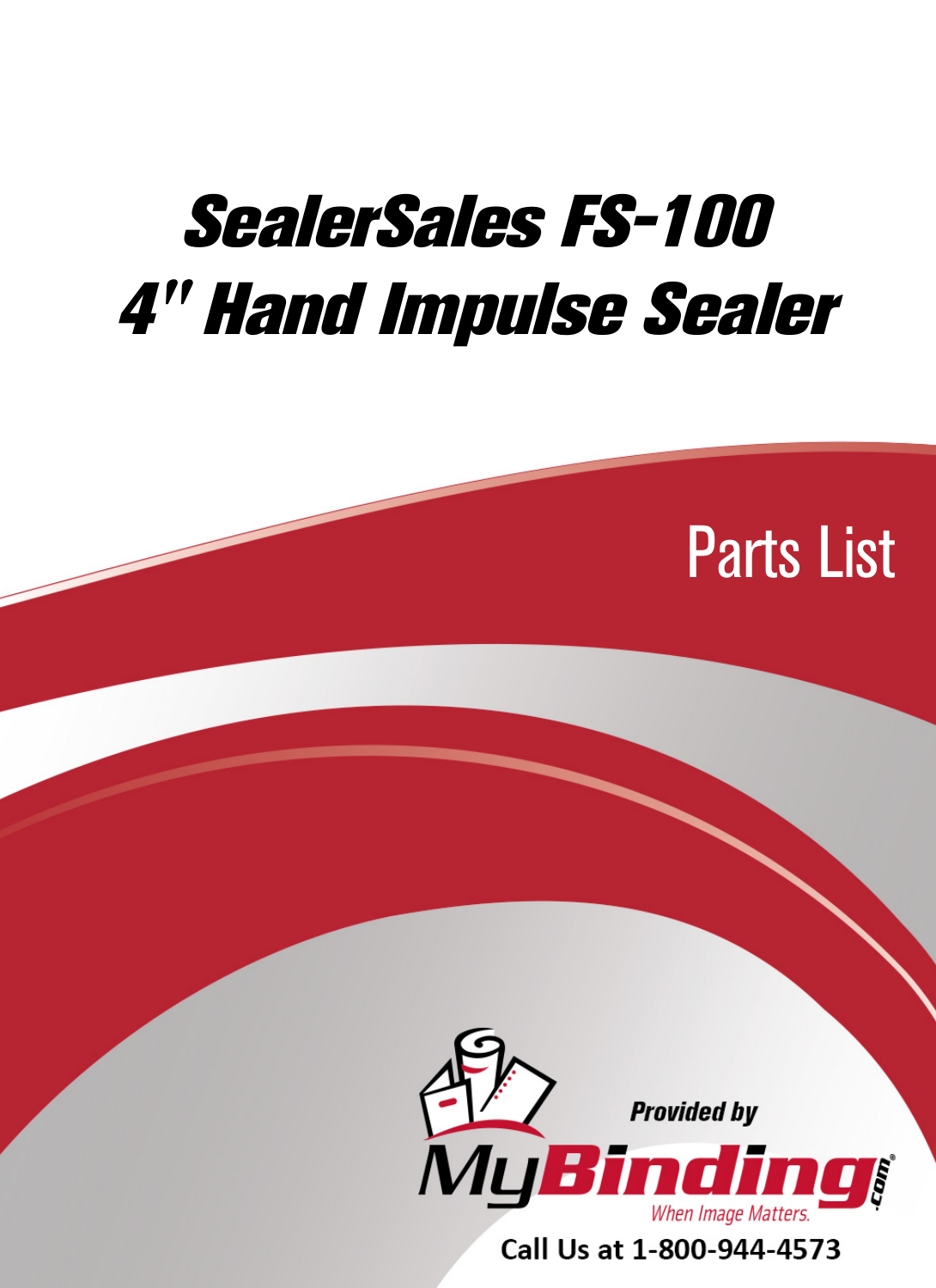## **FS HAND SEALERS** *S[pare Parts](https://www.mybinding.com/sealersales-fs-100-4-hand-impulse-sealer.html)* **D IA G R A M**



[MyBinding.com](http://www.mybinding.com) 5500 NE Moore Court Hillsboro, OR 97124 Toll Free: 1-800-944-4573 Local: 503-640-5920